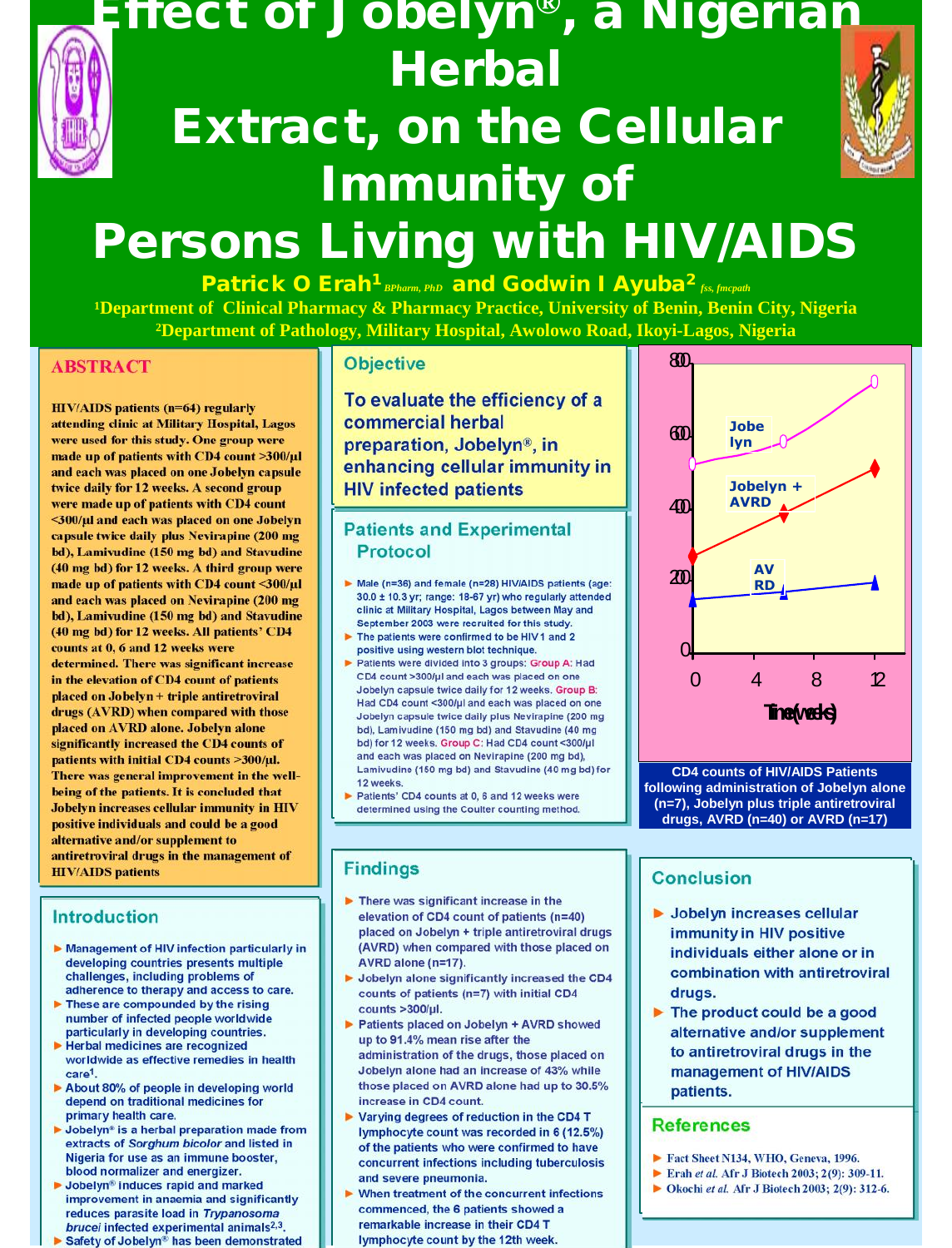

#### **ID-149**

#### **EFFECT OF JOBELYN, A NIGERIAN HERBAL EXTRACT ON THE CELLULAR IMMUNITY OF PERSONS LIVING WITH HUMAN IMMUNE DEFFICIENCY VIRUS AND AIDS**

#### **Iko Ayuba**

**Background:** Antiretroviral management of HIV infection particularly in developing countries presents multiple challenges, including problems of adherence to therapy and access to care. This is compounded by the rising number of infected people in the world's most populous nations including Nigeria. Therefore, we evaluated the efficiency of a commercial herbal preparation, Jobelyn, in enhancing cellular immunity in HIV infected patients.

**Method:** Forty eight patients (27 males and 21 females) who regularly attended clinic at Military Hospital, Lagos between May and September, 2003 were used for this study. They were confirmed to be HIV 1 and 2 positive using western blot technique. Their CD4 counts were determined using the Coulter counting method at 0, 6 and 12 weeks. All subjects had initial basal packed cell volume, creatinine, billirubin, alkaline phosphatase, allanine transferase and aspartic acid transferase estimations. Each patient was placed on one Jobelynâ capsule twice daily for the 12 weeks. Patients with CD4 counts lower than  $350/\mu$ l had, in addition, triple antiretroviral cocktail of Nevirapine, Lamivudine and Stavudine.

Results: The mean CD4 count for the patients were 330.19, 439.75 and 572.65 at 0, 6 and 12 weeks, respectively. There was remarkable increase in CD4 T lymphocyte count in 42 (87.5%) of the patients. There was varying degrees of reduction in the CD4 T lymphocyte count in 6 (12.5%) of the patients who were confirmed to have concurrent infections including tuberculosis and severe pneumonia. These 6 subjects showed a remarkable increase in their CD4 T lymphocyte count by the 12th week when the treatments of the concurrent infections commenced. Generally, patients having CD4 counts of 30 - 300/ $\mu$ l showing a 200-300% rise while those with CD4 counts >300/ $\mu$ l had a marginal rise of 20-30% in their CD 4 count. There was improvement in the general well-being of all the subjects as well as increase in appetite and weight. The maculo-papular skin rash of 3 of the patients who had Herpes zoster's remitted.

**Conclusion:** The commercial herbal preparation, Jobelyn, increases cellular immunity in HIV positive individuals either alone or in combination with antiretroviral drugs. The product could be a good alternative and/or supplement to antiretroviral drugs in the management of HIV/AIDS patients.